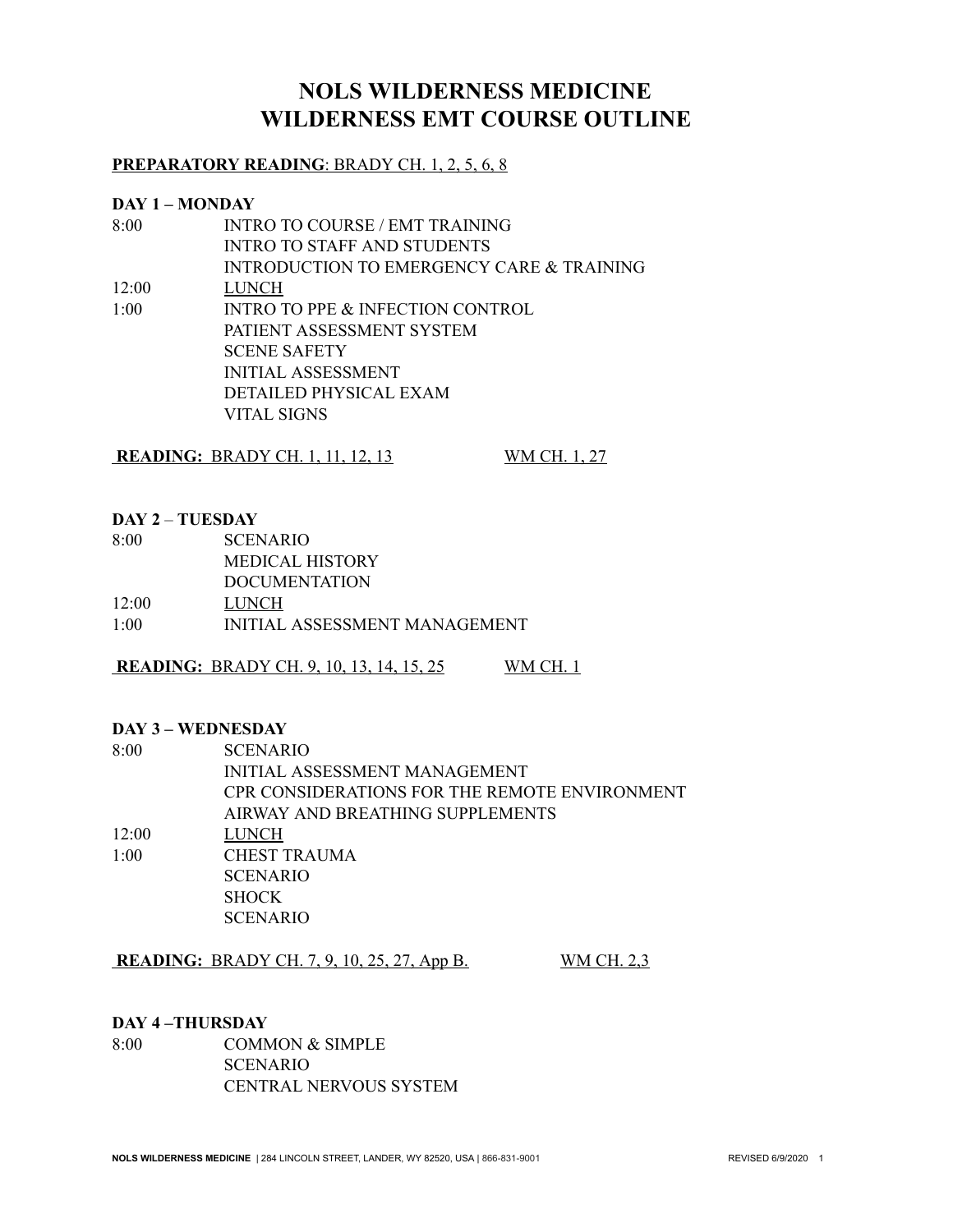|              | LIFTING AND MOVING                |
|--------------|-----------------------------------|
|              | SPINAL PACKAGING                  |
| 12:00        | LUNCH                             |
| 1:00         | <b>BACK BOARD AND SHORT BOARD</b> |
|              | LITTER PACKAGING                  |
|              | BACKCOUNTRY SPINAL ASSESSMENT     |
| 5.15         | <b>DINNER</b>                     |
| $6:30-10:00$ | PRACTICAL SKILL STATIONS          |
|              |                                   |

**READING:** BRADY CH. 3, 29 WM CH. 4

#### **DAY 5 - FRIDAY**

| <b>COMMUNITY ANNOUNCEMENTS</b> |
|--------------------------------|
| <b>COMMON &amp; SIMPLE</b>     |
| <b>CPR TEST, QUIZ</b>          |
| <b>SCENARIO</b>                |
| <b>LUNCH</b>                   |
| <b>HEAD INJURIES</b>           |
|                                |

SOFT TISSUE INJURIES BURNS INFECTION **ONLINE QUIZ – DUE MONDAY**

## **READING:** BRADY CH. 26, 29 WM CH. 4,7,8

#### **DAY 6** - **MONDAY**

| 8:00  | ER - CLINICAL REVIEW      |
|-------|---------------------------|
|       | MUSCULOSKELETAL INJURIES: |
|       | ATHLETIC INJURIES         |
| 12:00 | <b>LUNCH</b>              |
| 1:00  | <b>FRACTURES</b>          |
|       | <b>TRACTION SPLINTS</b>   |
|       | <b>DISLOCATIONS</b>       |
|       | <b>SCENARIOS</b>          |

**READING:** BRADY CH. 28 WM CH. 5,6

#### **DAY 7 - TUESDAY**

| 8:00  | <b>COMMON &amp; SIMPLE</b>            |
|-------|---------------------------------------|
|       | <b>SCENARIO</b>                       |
|       | <b>COLD EMERGENCIES</b>               |
|       | <b>HYPOTHERMIA</b>                    |
|       | <b>FROSTBITE &amp; IMMERSION FOOT</b> |
| 12:00 | LUNCH                                 |
| 1:00  | <b>SCENARIO</b>                       |
|       | <b>HEAT &amp; HYDRATION</b>           |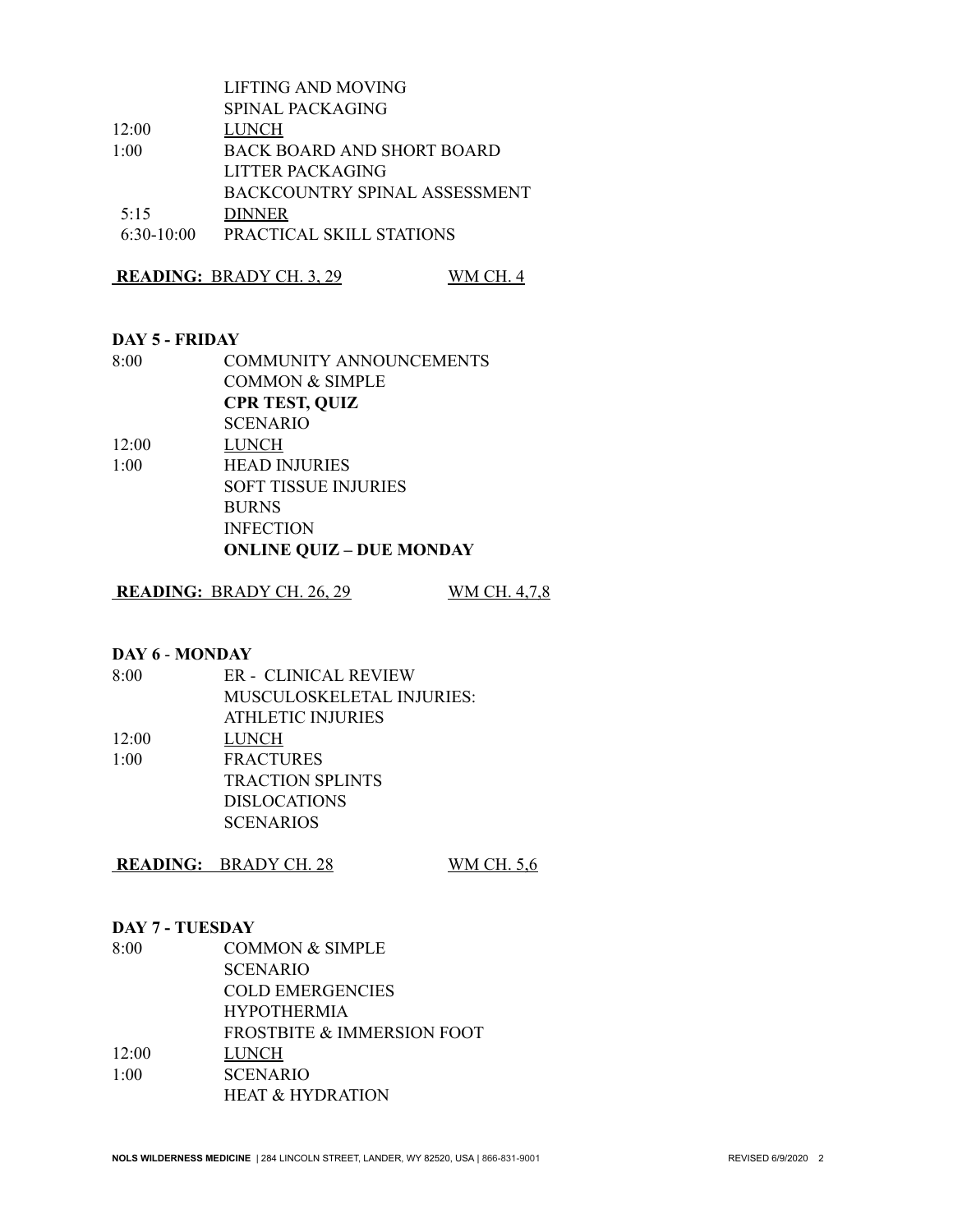LIGHTNING

5:15 DINNER

6:30-10:00 PRACTICAL SKILL STATIONS

**READING:** BRADY CH. 31 WM CH. 9,10,13, 23

#### **DAY 8 – WEDNESDAY**

| 8:00  | <b>COMMON &amp; SIMPLE</b>              |
|-------|-----------------------------------------|
|       | NORTH AMERICAN BITES AND STINGS         |
|       | ALTITUDE ILLNESS                        |
|       | <b>SUBMERSION / IMMERSION INCIDENTS</b> |
|       | <b>SCUBA DIVING INJURIES</b>            |
| 12:00 | LUNCH                                   |
| 1:00  | <b>SKILL STATIONS</b>                   |

#### **ONLINE QUIZ – DUE TONIGHT**

|  | READING: | <b>BRADY CH. 31</b> | WM CH, 11, 12, 14 |
|--|----------|---------------------|-------------------|
|--|----------|---------------------|-------------------|

#### **DAY 9 - THURSDAY**

| 8:00         | <b>COMMON &amp; SIMPLE</b>                                            |
|--------------|-----------------------------------------------------------------------|
|              | INTRODUCTION TO THE MEDICAL PATIENT                                   |
|              | <b>CARDIAC EMERGENCIES</b>                                            |
|              | ABDOMINAL EMERGENCIES                                                 |
|              | <b>DIABETES</b>                                                       |
| 12:00        | LUNCH                                                                 |
| 1:00         | LEADERSHIP / DECISION-MAKING                                          |
|              | TRIAGE / MULTIPLE CASUALTY                                            |
|              | INCIDENT COMMAND SYSTEM                                               |
|              | <b>SCENARIO</b>                                                       |
| 5:15         | <b>DINNER</b>                                                         |
| $6:30-10:00$ | PRACTICAL SKILLS STATIONS – FINAL SIGN OFFS (O2, AED, SPINE, SPLINTS) |
|              |                                                                       |

**READING:** BRADY CH. 16, 18, 19, 22, 37, 38 WM CH. 17, 18, 19, 26, 27

#### **DAY 10 - FRIDAY**

8:00 COMMON & SIMPLE NEUROLOGICAL EMERGENCIES RESPIRATORY EMERGENCIES POISONING 12:00 LUNCH 1:00 PRACTICAL SKILLS STATIONS – FINAL SIGN OFFS (O2, AED, SPINE, SPLINTS) **ONLINE QUIZ – DUE MONDAY**

**READING:** BRADY CH. 17, 19, 21 WM CH. 12, 17, 19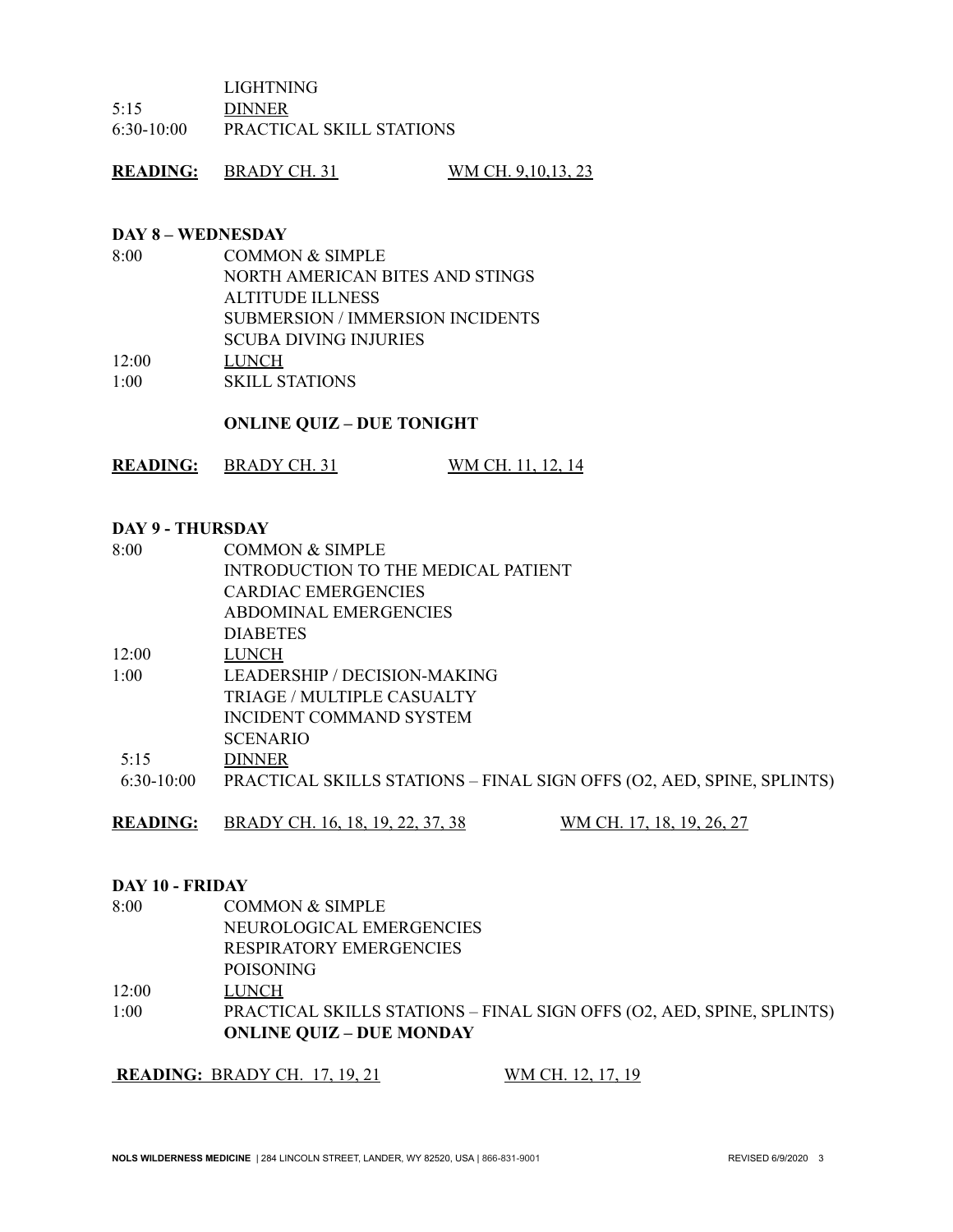#### **DAY 11 - MONDAY**

| 8:00  | ER - CLINICAL REVIEW                            |
|-------|-------------------------------------------------|
|       | ALLERGIES & ANAPHYLAXIS                         |
|       | BEHAVIORAL EMERGENCIES / MENTAL HEALTH / STRESS |
|       | ALCOHOL & DRUG EMERGENCIES                      |
| 12:00 | LUNCH-                                          |
| 1:00  | <b>SCENARIOS / SKILLS</b>                       |

**READING:** BRADY CH. 2, 20, 21, 23 WM CH. 16, 21, 28

#### **DAY 12 - TUESDAY**

| 8:00  | <b>COMMON &amp; SIMPLE</b>       |
|-------|----------------------------------|
|       | <b>SCENARIO</b>                  |
|       | MEDICAL LEGAL ISSUES             |
|       | <b>GENITOURINARY EMERGENCIES</b> |
| 12:00 | LUNCH                            |
| 1:00  | <b>SCENARIOS</b>                 |

**READING:** BRADY CH. 4, 26, 27, 32 WM CH. 20, 29

#### **DAY 13 - WEDNESDAY**

- 8:00 COMMON & SIMPLE
- SKILLS PRACTICE 12:00 LUNCH 1:00 GERIATRICS SCENARIO **OBSTETRICS**

# **ONLINE QUIZ – DUE TONIGHT**

**READING:** BRADY CH. 32, 34 WM None

#### **DAY 14 - THURSDAY**

8:00 COMMON & SIMPLE EMERGENCY CHILDBIRTH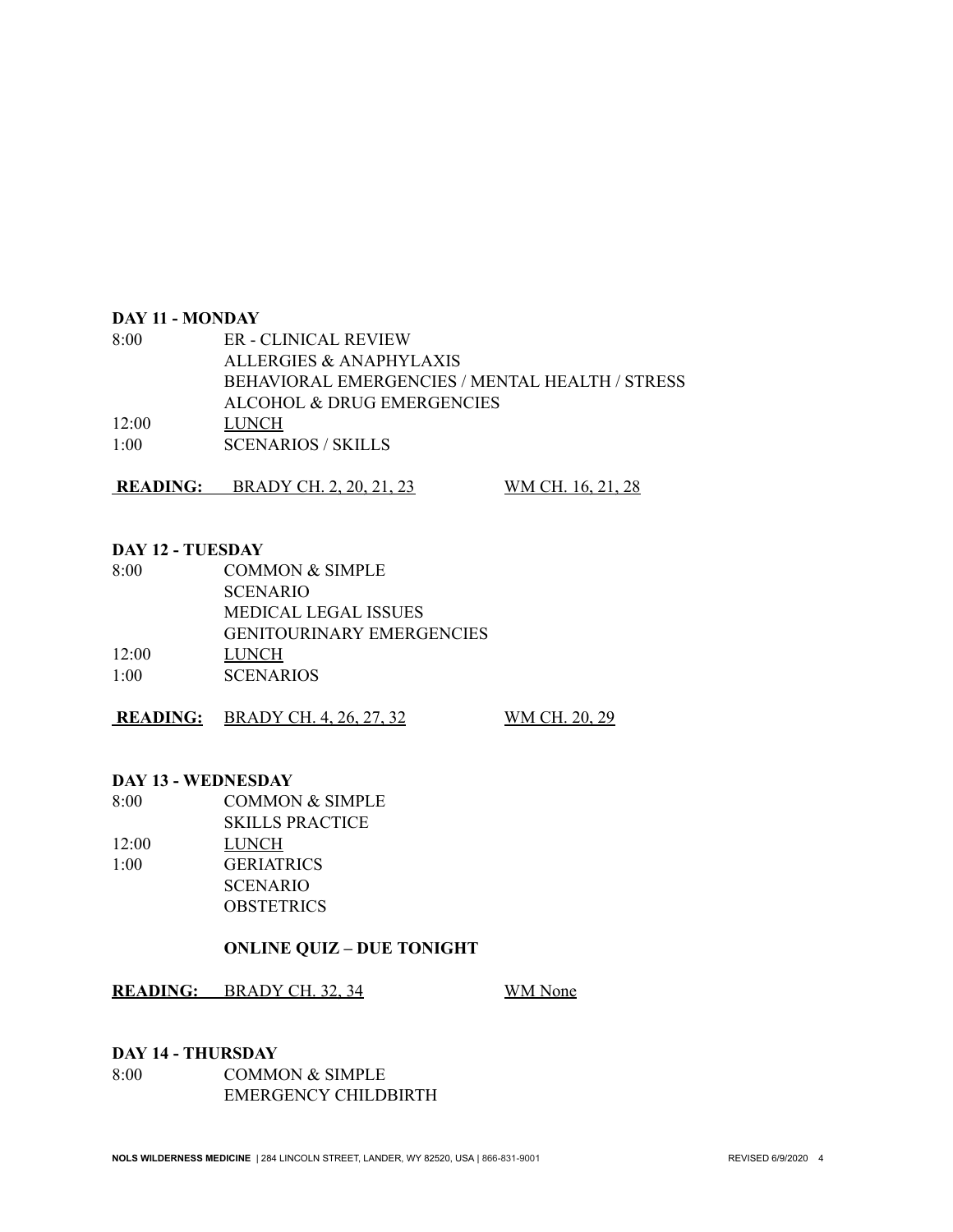PEDIATRICS 12:00 LUNCH 1:00 PRACTICAL SKILLS STATIONS 5:15 DINNER 6:30 - A/R WILDERNESS EXPERIENCE

**READING:** BRADY CH. 32, 33 WM None

**\*\*\*\*\*\*\*\*\* □** *FOR TOMORROW - CLASS NEEDS TO MAKE LUNCH @ BREAKFAST*

#### **DAY 15 - FRIDAY**

8:00 COMMON & SIMPLE RESCUE DEBRIEF EXPEDITION MEDICINES SEARCH FUNCTION & SEARCH EXERCISE EMERGENCY CONTINGENCY PLANS AND TEAM PREPAREDNESS ANATOMY OF A RESCUE LITTER IMPROVISATION LAB 12:00 LUNCH LONG TERM PATIENT CARE HELICOPTER OPERATIONS **SCENARIOS PRACTICE EXAM – DUE MONDAY**

**READING:** BRADY 36, 37 WM CH. 25, App B

### **WEEKEND READINGS:** BRADY CH. 24, 30, 35, 39

#### **DAY 16 – MONDAY**

- 8:00 AMBULANCE OPERATIONS RADIO COMMUNICATION SKILLS HAZARDOUS MATERIALS COMMUNICABLE DISEASES 12:00 LUNCH 1:00 **ONLINE QUIZ – IN CLASS** SCENARIO MOCK RESCUE PREP
- 5:15-6:30 DINNER AND PERSONAL/TEAM PREP TIME
- 6:30-A/R MOCK RESCUE IN A REMOTE ENVIRONMENT

**READING:** BRADY 36, 37